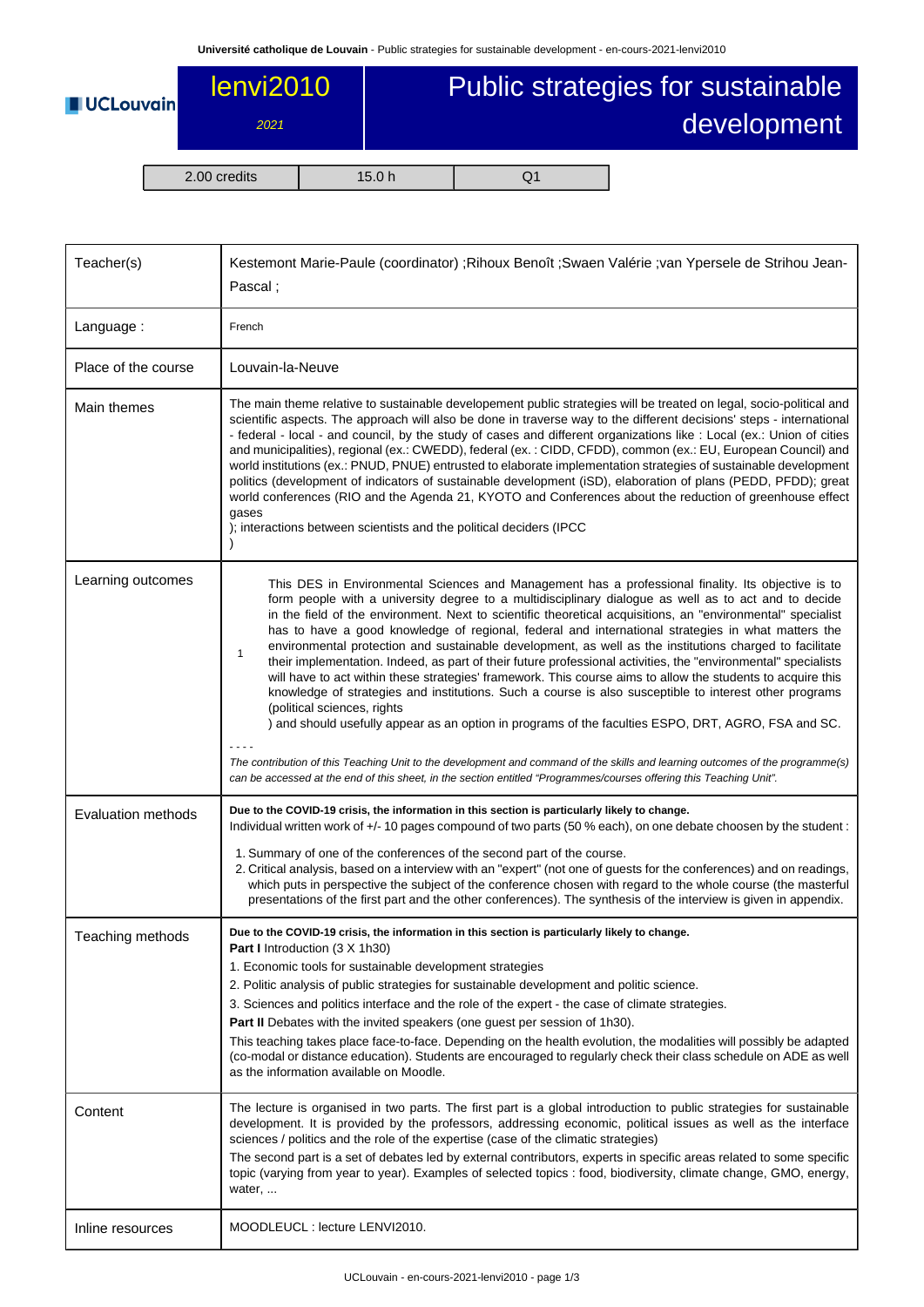| Faculty or entity in | <b>ENVI</b> |
|----------------------|-------------|
| charge               |             |